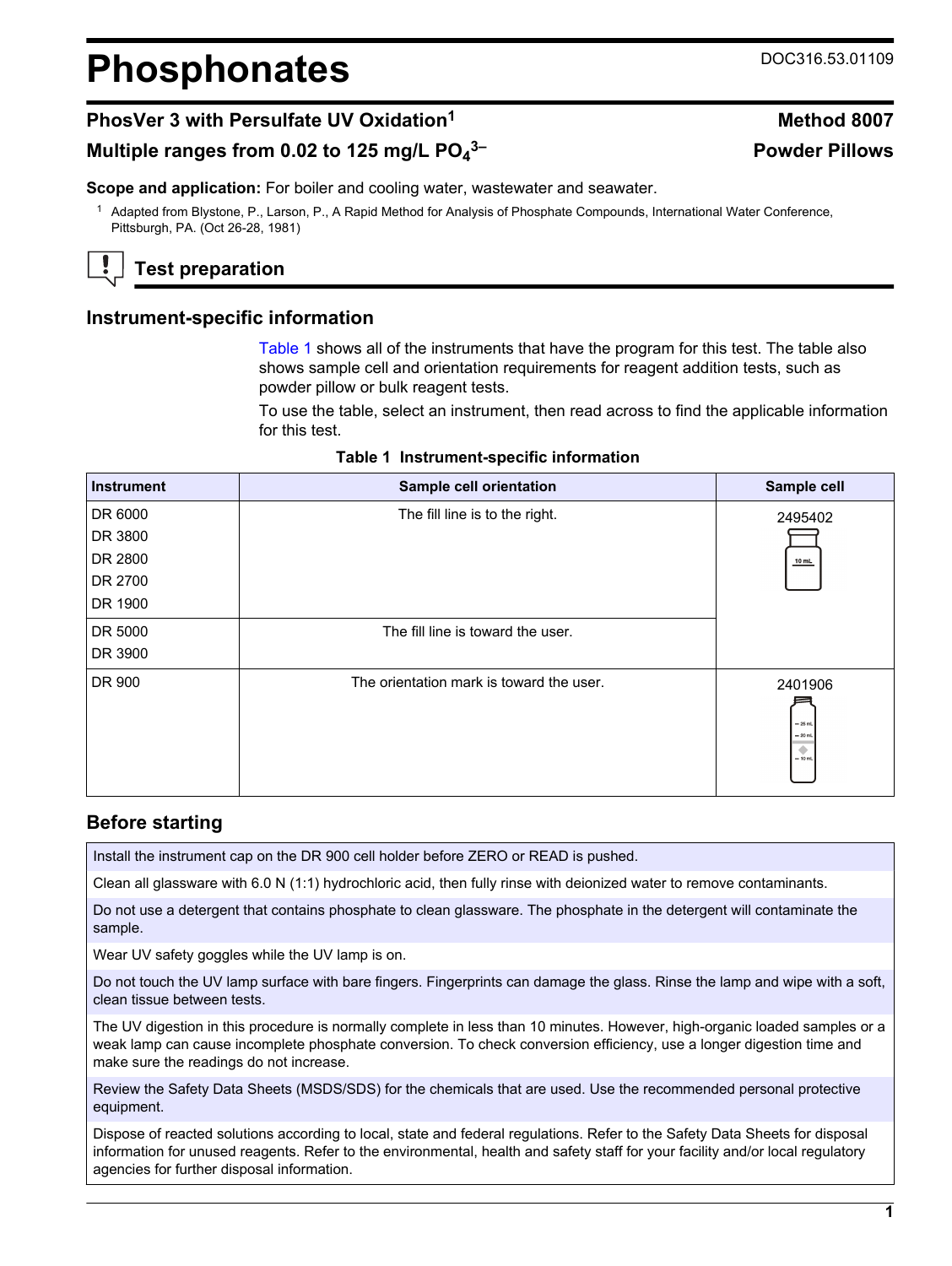## **Items to collect**

| <b>Description</b>                                                                                                                    | Quantity |
|---------------------------------------------------------------------------------------------------------------------------------------|----------|
| Bottle, square, with 25-mL mark                                                                                                       |          |
| Cylinder, graduated mixing, 50-mL                                                                                                     |          |
| Goggles, UV safety                                                                                                                    |          |
| Pipet, serological, 10-mL                                                                                                             |          |
| PhosVer <sup>®</sup> 3 Phosphate Reagent Powder Pillows, 10-mL                                                                        | 2        |
| Potassium Persulfate Powder Pillow for Phosphonate                                                                                    |          |
| Pipet filler, safety bulb                                                                                                             |          |
| Sample cells (For information about sample cells, adapters or light shields, refer to Instrument-<br>specific information on page 1.) | 2        |
| Water, deionized                                                                                                                      | varies   |
| UV lamp with power supply                                                                                                             |          |

Refer to [Consumables and replacement items](#page-6-0) on page 7 for order information.

## **Sample collection and storage**

- Collect samples in clean glass or plastic bottles that have been cleaned with 6 N (50%) hydrochloric acid and rinsed with deionized water.
- Do not use a commerical detergent to clean the sample bottles. The phosphate in the detergent will contaminate the sample.
- To preserve samples for later analysis, adjust the sample pH to less than 2 with concentrated sulfuric acid (approximately 2 mL per liter). No acid addition is necessary if the sample is tested immediately.
- Keep the preserved samples at or below 6  $^{\circ}$ C (43  $^{\circ}$ F) for a maximum of 24 hours.
- Let the sample temperature increase to room temperature before analysis.
- Before analysis, adjust the pH to 7 with 5 N sodium hydroxide solution.
- Correct the test result for the dilution caused by the volume additions.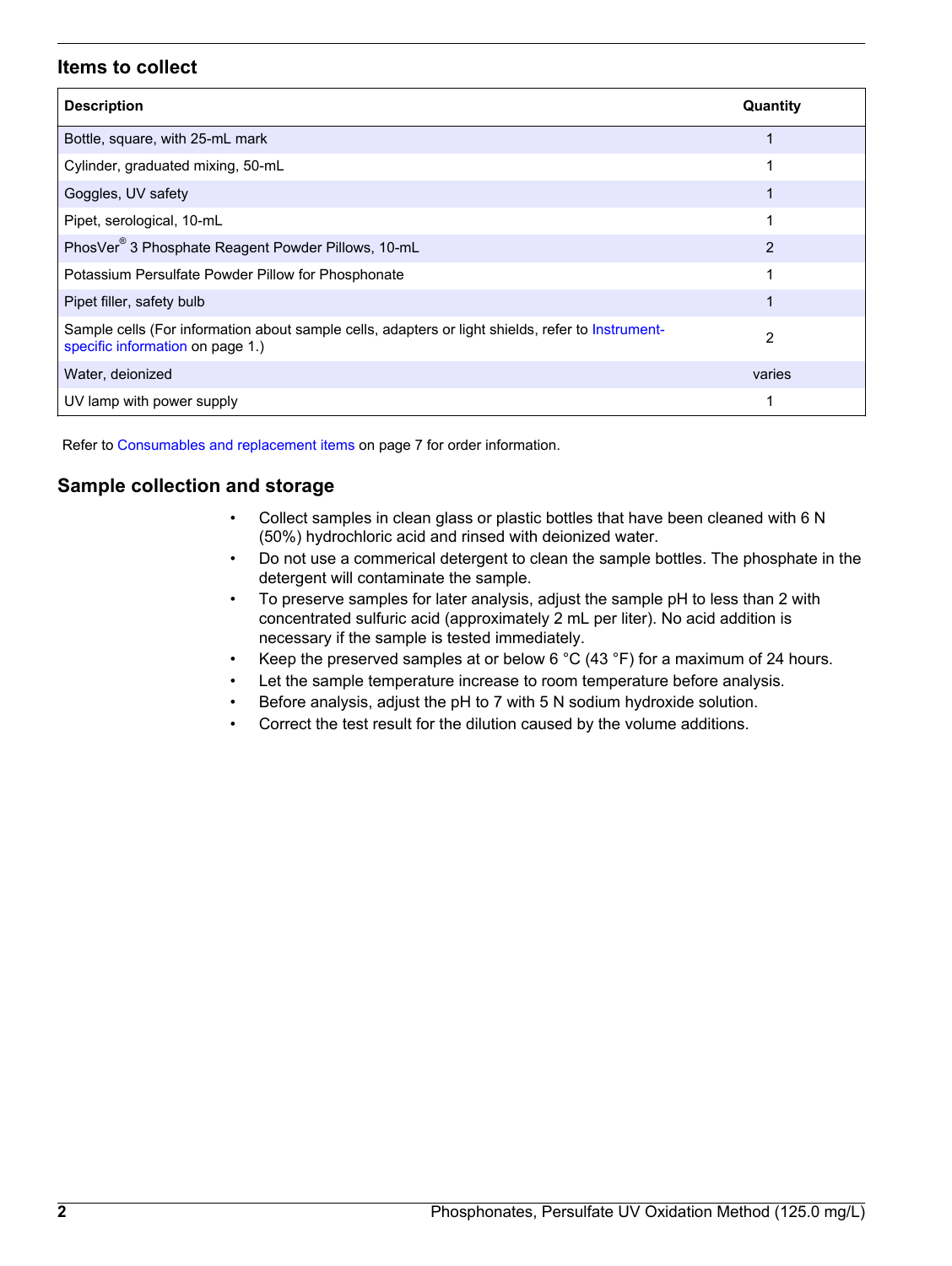# **Powder pillow procedure with UV photolysis**



**1.** Start program **501 Phosphonates**. For information about sample cells, adapters or light shields, refer to [Instrument](#page-0-1)[specific information](#page-0-1) on page 1.

*Note: Although the program name can be different between instruments, the program number does not change.*



**2.** Select the sample size from [Table 2](#page-4-0) on page 5. Use a pipet to add the correct volume of sample into a 50-mL graduated cylinder. If necessary, dilute the sample to 50 mL with deionized water and mix well.



**3. Prepare the blank:** Fill a sample cell to the 10-mL mark with the diluted sample from step 2.



**4. Prepare the digested sample:** Fill a mixing bottle to the **25-mL mark** with the diluted sample from step 2.



**5.** Add the contents of one Potassium Persulfate for Phosphonate Powder Pillow to the 25-mL sample.





**6.** Swirl to mix. **7.** Put on UV safety goggles.



**8.** Put the ultraviolet lamp into the mixing bottle. Turn on the UV lamp.



**9.** Start the instrument timer. A 10-minute reaction time starts.

Phosphonates are converted to orthophosphate in this step.



**10.** When the timer expires, turn off the UV lamp. Remove the UV lamp from the sample.



**11. Prepare the sample:** Fill a second sample cell to the 10-mL mark with the digested sample.



**12.** Add the contents of one PhosVer 3 Phosphate Reagent Powder Pillow to both the blank and the prepared sample.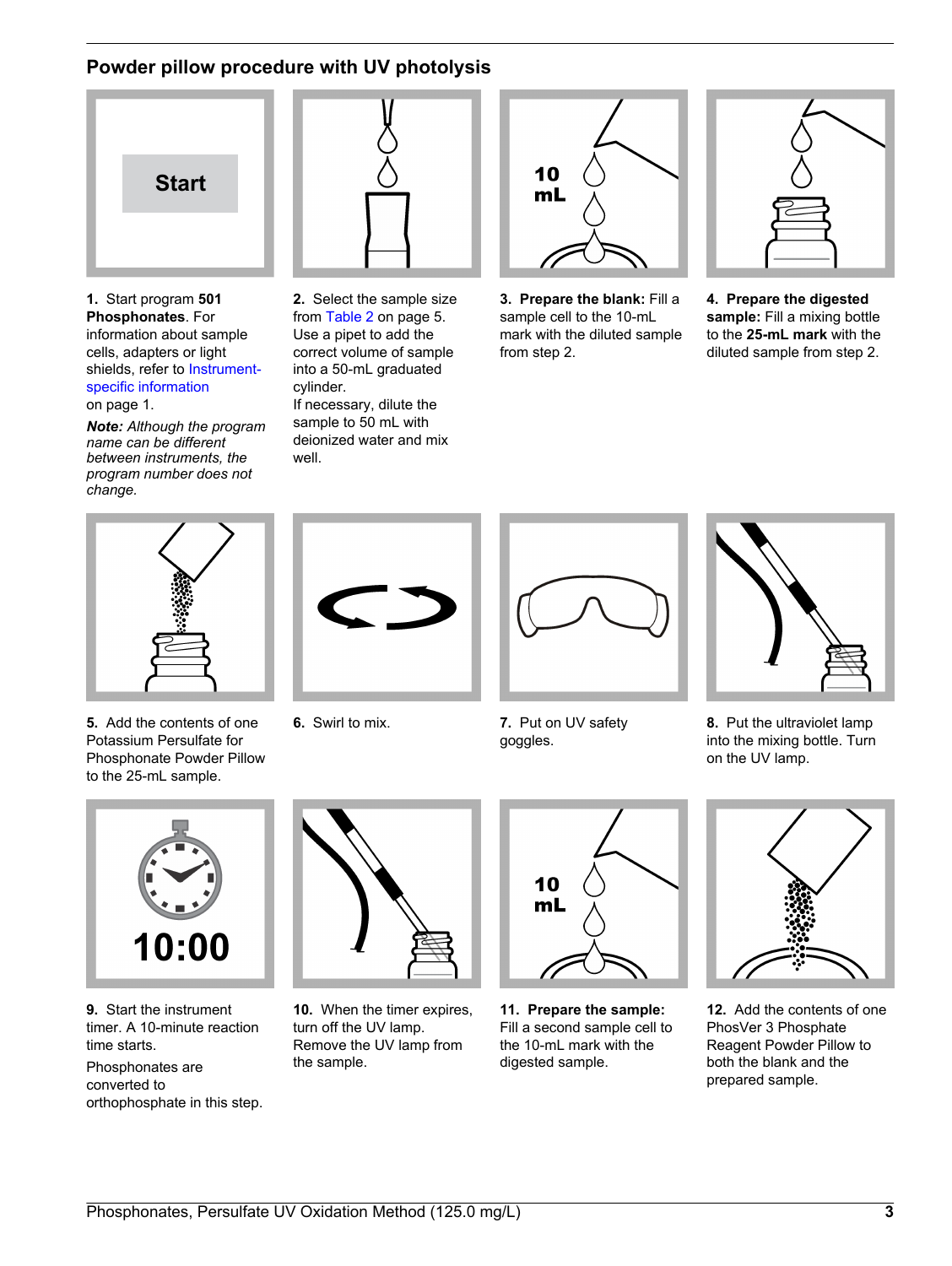

**13.** Immediately swirl both cells vigorously for 20–30 seconds to mix. Some powder may not dissolve. A blue color shows if phosphate is present. Both the sample and the blank

may show color.



**14.** Start the instrument timer. A 2-minute reaction time starts. If the sample temperature is less than 15 °C (59 °F), wait 4 minutes for color development.



**15.** When the timer expires, clean the blank sample cell. Complete the rest of the steps in this procedure within 3 minutes.



**16.** Insert the blank into the cell holder.



**17.** Push **ZERO**. The display shows 0.00 mg/L  $PO<sub>4</sub>$ <sup>3–</sup>.



**18.** Clean the prepared sample cell.



**19.** Insert the prepared sample into the cell holder.



**20.** Push **READ**. Results show in mg/L  $PO<sub>4</sub><sup>3–</sup>$ .



**21.** Multiply the results by the applicable sample volume multiplier in [Table 2](#page-4-0) on page 5 for the phosphonate concentration. Refer to [Table 3](#page-4-1) on page 5 to report results as the phosphonate compound.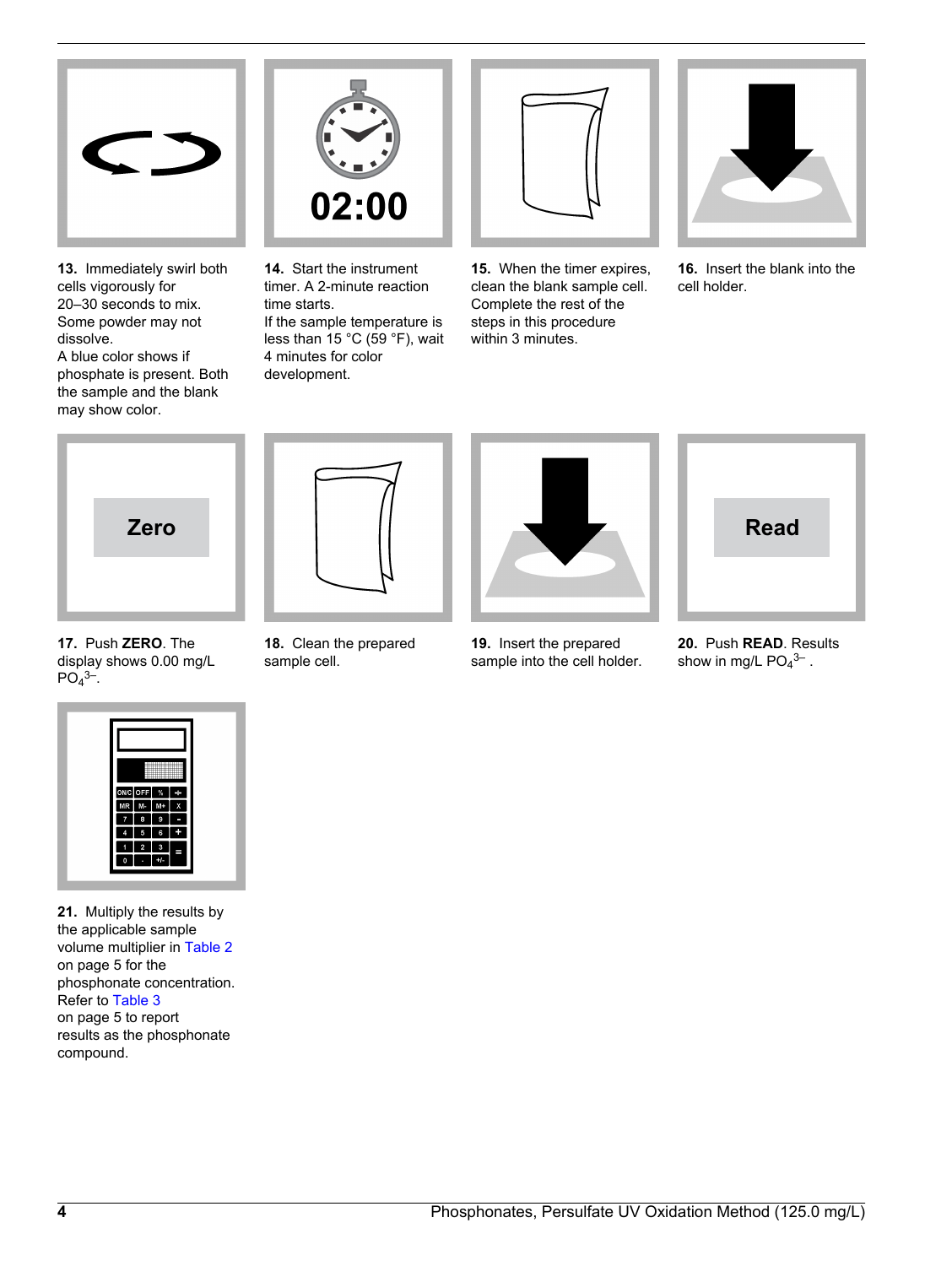## <span id="page-4-0"></span>**Select the sample volume and multiplier**

Use the expected phosphonate concentration to select a sample volume (refer to [Table 2](#page-4-0)). Use the multiplier to adjust the test result (in mg/L  $PO<sub>4</sub><sup>3–</sup>$ ) for the sample volume that was used.

| Expected range (mg/L phosphonate) | Sample volume (mL) | <b>Multiplier</b> |
|-----------------------------------|--------------------|-------------------|
| $0 - 2.5$                         | 50                 | 0.1               |
| $0 - 5$                           | 25                 | 0.2               |
| $0 - 12.5$                        | 10                 | 0.5               |
| $0 - 25$                          |                    |                   |
| $0 - 125$                         |                    | 5                 |

**Table 2 Expected phosphonate range with multiplier**

## <span id="page-4-1"></span>**Convert phosphate to phosphonate**

To convert the final test result from mg/L  $PO<sub>4</sub><sup>3–</sup>$  to active phosphonate, multiply the final test result by the applicable conversion factor in [Table 3.](#page-4-1)

**Table 3 Conversion factors by phosphonate type**

| Phosphonate type | <b>Conversion factor</b> |  |
|------------------|--------------------------|--|
| <b>DETPMPA</b>   | 1.207                    |  |
| <b>EDTMPA</b>    | 1.148                    |  |
| <b>HEDPA</b>     | 1.085                    |  |
| <b>HMDTMPA</b>   | 1.295                    |  |
| <b>HPA</b>       | 1.49                     |  |
| <b>NTP</b>       | 1.05                     |  |
| <b>PBTC</b>      | 2.84                     |  |

## **Interferences**

Interference levels decrease as the sample size increases. For example, copper does not interfere at or below 100 mg/L for a 5.00 mL sample. If the sample volume is increased to 10 mL, copper will begin to interfere above 50 mg/L.

| <b>Interfering substance</b> | Interference level (5-mL sample)                    |
|------------------------------|-----------------------------------------------------|
| <b>Aluminum</b>              | 100 mg/L                                            |
| Arsenate                     | Interferes at all levels                            |
| Benzotriazole                | 10 mg/L                                             |
| <b>Bicarbonate</b>           | 1000 mg/L                                           |
| <b>Bromide</b>               | 100 mg/L                                            |
| Calcium                      | 5000 mg/L                                           |
| <b>CDTA</b>                  | 100 mg/L                                            |
| Chloride                     | 5000 mg/L                                           |
| Chromate                     | 100 mg/L                                            |
| Copper                       | 100 mg/L                                            |
| Cyanide                      | 100 mg/L (Increase the UV digestion to 30 minutes.) |
| Diethanoldithiocarbamate     | 50 mg/L                                             |
| <b>EDTA</b>                  | 100 mg/L                                            |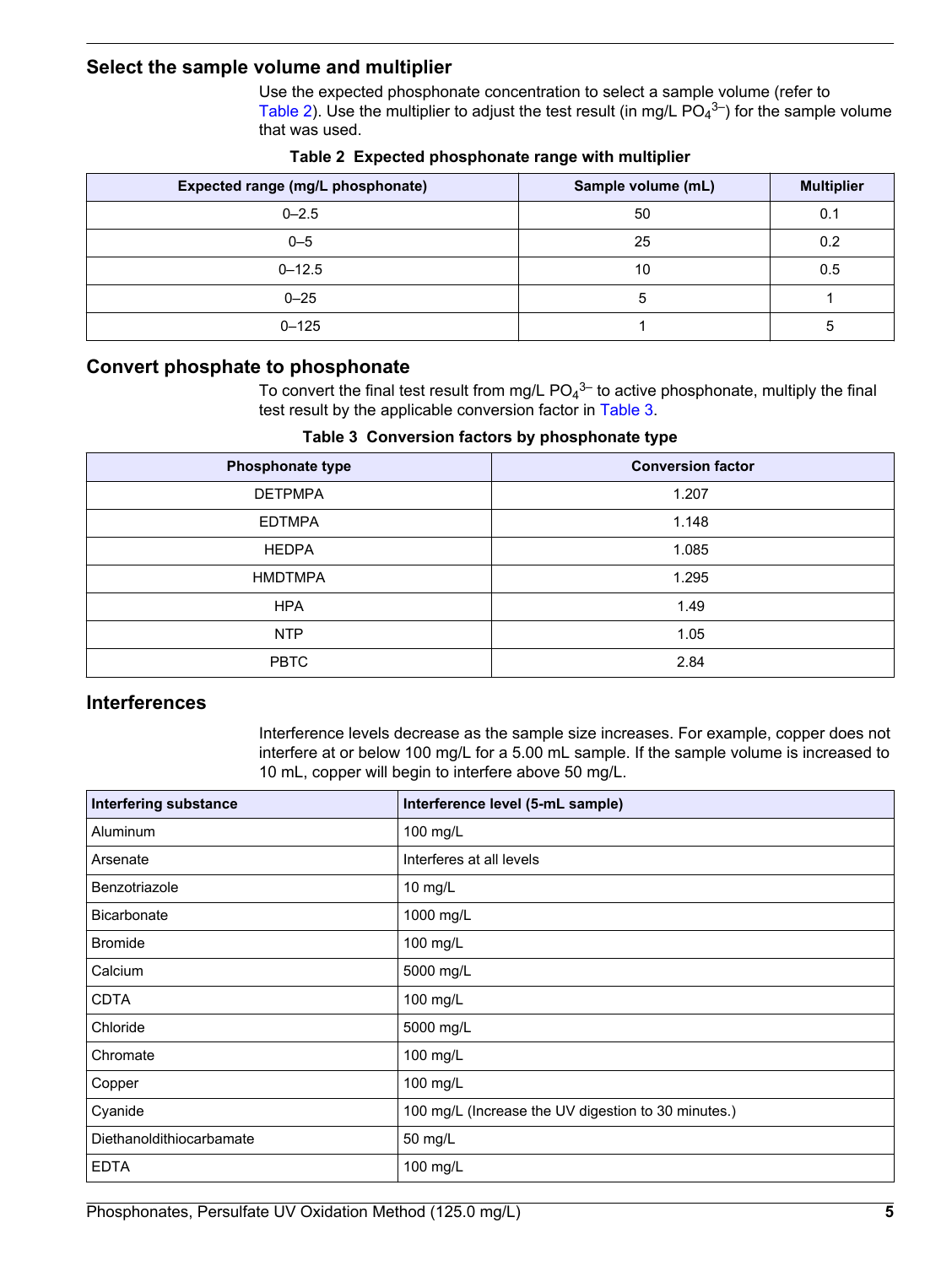| Interfering substance                        | Interference level (5-mL sample)                                                                               |  |  |
|----------------------------------------------|----------------------------------------------------------------------------------------------------------------|--|--|
| <b>Iron</b>                                  | 200 mg/L                                                                                                       |  |  |
| <b>Nitrate</b>                               | 200 mg/L                                                                                                       |  |  |
| <b>NTA</b>                                   | 250 mg/L                                                                                                       |  |  |
| Orthophosphate                               | $15$ mg/L                                                                                                      |  |  |
| Phosphites and organophosphorus compounds    | Reacts quantitatively. Metaphosphates and polyphosphates do not interfere.                                     |  |  |
| Silica                                       | 500 mg/L                                                                                                       |  |  |
| Silicate                                     | 100 mg/L                                                                                                       |  |  |
| Sulfate                                      | 2000 mg/L                                                                                                      |  |  |
| Sulfide                                      | Interferes at all levels                                                                                       |  |  |
| Sulfite                                      | 100 mg/L                                                                                                       |  |  |
| Thiourea                                     | 10 $mg/L$                                                                                                      |  |  |
| Highly buffered samples or extreme sample pH | Can prevent the correct pH adjustment of the sample by the reagents.<br>Sample pre-treatment may be necessary. |  |  |

# **Accuracy check**

## **Digestion method**

To validate the full procedure with the digestion, prepare a solution that has a known concentration of a phosphonate compound. Use the test procedure to measure the concentration of the phosphonate solution.

#### **Standard solution method**

To validate the colorimetric portion of the procedure (without digestion), use a phosphate standard solution for the sample and deionized water for the blank. Add the PhosVer 3 reagent directly to 10 mL of the phosphate standard solution and to the blank. The expected result is 10 times the value of the standard solution due to a built-in dilution factor of 10 in the calibration.

Items to collect:

- Phosphate Standard Solution, 1 mg/L (the expected result is 10 mg/L if 10 mL is used)
- **1.** Use the test procedure to measure the concentration of the standard solution.
- **2.** Compare the expected result to the actual result.

*Note: The factory calibration can be adjusted slightly with the standard adjust option so that the instrument shows the expected value of the standard solution. The adjusted calibration is then used for all test results. This adjustment can increase the test accuracy when there are slight variations in the reagents or instruments.*

## **Method performance**

The method performance data that follows was derived from laboratory tests that were measured on a spectrophotometer during ideal test conditions. Users can get different results under different test conditions.

| <b>Program</b> | <b>Standard</b>               | Precision (95% confidence interval) | <b>Sensitivity</b><br>Concentration change per 0.010 Abs change |
|----------------|-------------------------------|-------------------------------------|-----------------------------------------------------------------|
| 501            | 2.00 mg/L $PO4$ <sup>3-</sup> | 1.97-2.03 mg/L $PO4^{3-}$           | Refer to Sensitivity on page 7.                                 |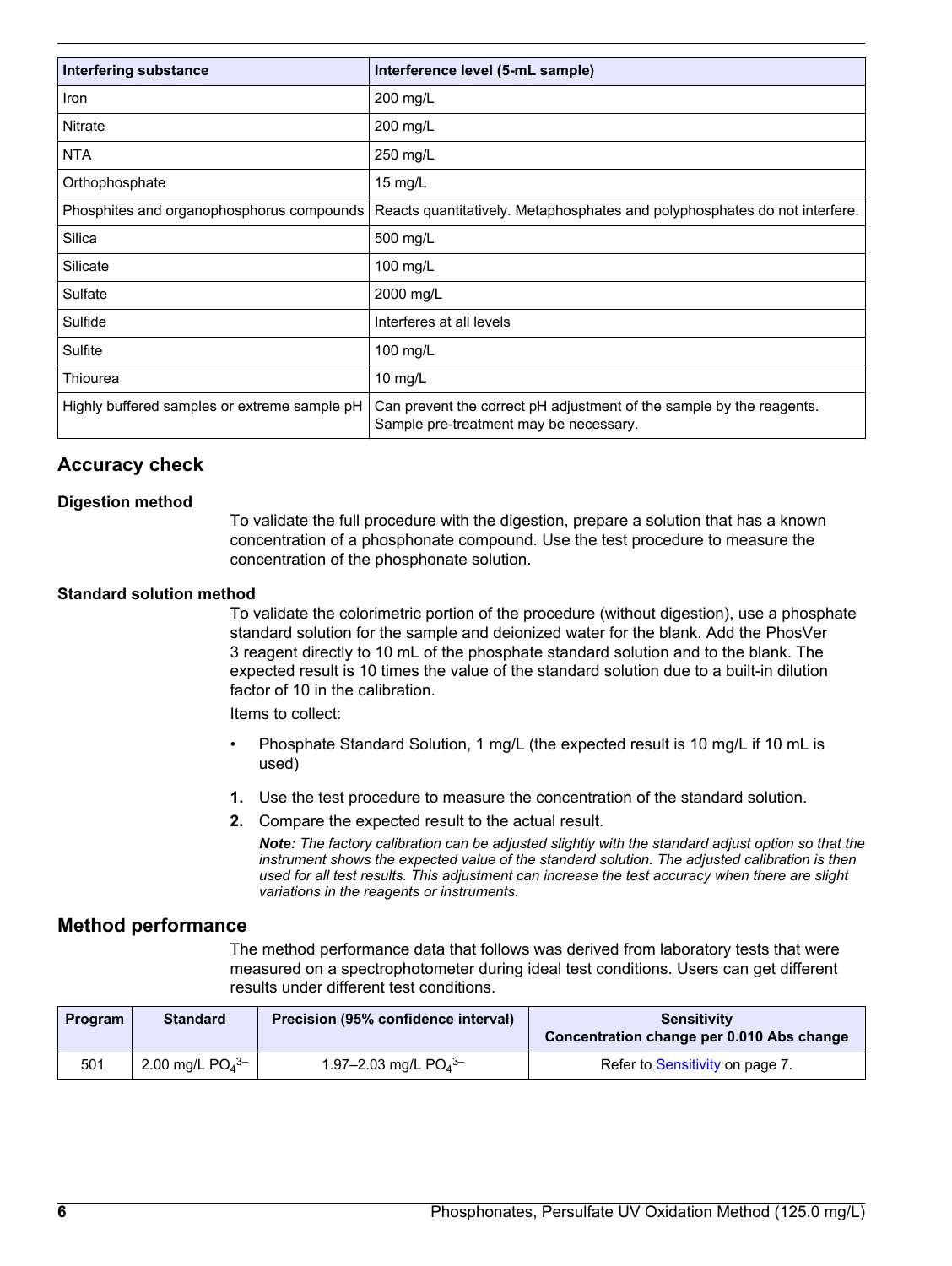#### <span id="page-6-1"></span>**Sensitivity**

The sensitivity depends on the sample volume. Sensitivity is expressed as  $PO<sub>4</sub><sup>3–</sup>$  in [Table 4](#page-6-2). To express as a specific phosphonate, refer to [Table 3](#page-4-1) on page 5.

<span id="page-6-2"></span>

| Range (mg/L phosphonate) | Sample volume (mL)<br>Concentration change per 0.010 Abs change |                               |
|--------------------------|-----------------------------------------------------------------|-------------------------------|
| $0 - 2.5$                | 50                                                              | 0.02 mg/L $PO4$ <sup>3-</sup> |
| $0 - 5$                  | 25                                                              | 0.04 mg/L $PO4$ <sup>3-</sup> |
| $0 - 12.5$               | 10                                                              | 0.10 mg/L $PO4$ <sup>3-</sup> |
| $0 - 25$                 | 5                                                               | 0.20 mg/L $PO4$ <sup>3-</sup> |
| $0 - 125$                |                                                                 | 1.00 mg/L $PO4$ <sup>3-</sup> |

## **Summary of method**

This method is directly applicable to boiler and cooling tower samples. The procedure is based on a UV-catalyzed oxidation of phosphonate to orthophosphate. The orthophosphate reacts with the molybdate in the PhosVer 3 reagent to form a mixed phosphate/molybdate complex. This complex is reduced by the ascorbic acid in the PhosVer 3, which gives a blue color that is proportional to the amount of phosphonate in the original sample. The orthophosphate in the original sample is removed when the blank is used to set the zero concentration. The measurement wavelength is 880 nm (DR 1900: 710 nm) for spectrophotometers or 610 nm for colorimeters.

## <span id="page-6-0"></span>**Consumables and replacement items**

#### **Required reagents**

| <b>Description</b>                                                          | <b>Quantity/test</b> | Unit           | Item no. |
|-----------------------------------------------------------------------------|----------------------|----------------|----------|
| Water, deionized                                                            | varies               | 4 <sub>L</sub> | 27256    |
| Phosphonate Reagent Set, 10-mL                                              |                      | 100 tests      | 2429700  |
| Includes:                                                                   |                      |                |          |
| PhosVer <sup>®</sup> 3 Phosphate Reagent Powder Pillow <sup>1</sup> , 10-mL |                      | $100$ /p $ka$  | 2106069  |
| Potassium Persulfate Powder Pillow for Phosphonate                          |                      | $100$ /p $kg$  | 2084769  |

<sup>1</sup> PhosVer is a registered trademark of Hach Company.

#### **Required apparatus**

| <b>Description</b>                                    | <b>Quantity/test</b> | <b>Unit</b> | ltem no. |
|-------------------------------------------------------|----------------------|-------------|----------|
| Bottle, square, with 25-mL mark                       |                      | each        | 1704200  |
| Beaker, polypropylene, 50-mL, low form                |                      | each        | 108041   |
| Mixing cylinder, graduated, 50-mL, with glass stopper | 1                    | each        | 189641   |
| UV safety goggles                                     | 1                    | each        | 2113400  |
| Pipet, serological, graduated, 10-mL                  | 1                    | each        | 53238    |
| Pipet filler, safety bulb                             |                      | each        | 1465100  |
| UV lamp with power supply, 115 VAC                    | 1                    | each        | 2082800  |
| <b>OR</b>                                             |                      |             |          |
| UV lamp with power supply, 230 VAC                    |                      | each        | 2082802  |